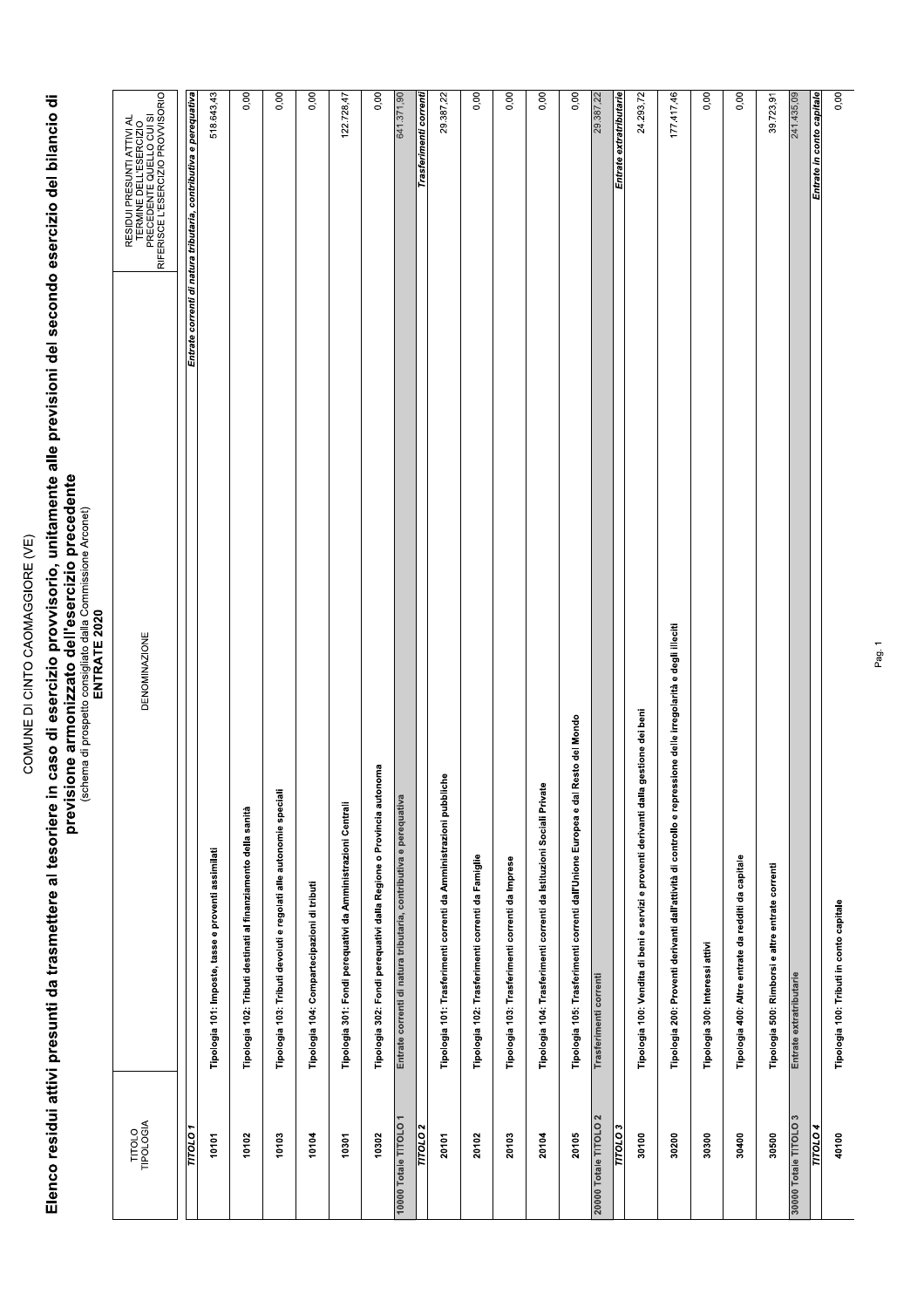# Elenco residui attivi presunti da trasmettere al tesoriere in caso di esercizio provvisorio, unitamente alle previsioni del secondo esercizio del bilancio di<br>previsione armonizzato precedente armonizzato dell'esercizio pre

|                       | UIIIU, Munice Alustania<br>ENTRATE 2020<br>⋾<br>Considirato<br>Í<br>phobhain<br>Diana diana<br>ミの                                        |
|-----------------------|------------------------------------------------------------------------------------------------------------------------------------------|
| TITOLO<br>TIPOLOGIA   | RESIDUI PRESUNTI ATTIVI AL<br>TERMINE DELL'ESERCIZIO<br>PRESIDE L'ESERCIZIO<br>RIFERISCE L'ESERCIZIO PROVVISORIO<br><b>DENOMINAZIONE</b> |
| 40200                 | 96.427,03<br>Tipologia 200: Contributi agli investimenti                                                                                 |
| 40300                 | 0,00<br>Tipologia 300: Altri trasferimenti in conto capitale                                                                             |
| 40400                 | 0,00<br>Tipologia 400: Entrate da alienazione di beni materiali e immateriali                                                            |
| 40500                 | 1.354,78<br>Tipologia 500: Altre entrate in conto capitale                                                                               |
| 40000 Totale TITOLO 4 | 97.781,81<br>Entrate in conto capitale                                                                                                   |
| $\frac{20,000}{\pi}$  | attività finanziarie<br>Entrate da riduzione di                                                                                          |
| 50100                 | 0,00<br>Tipologia 100: Alienazione di attività finanziarie                                                                               |
| 50200                 | 0,00<br>Tipologia 200: Riscossione crediti di breve termine                                                                              |
| 50300                 | 0,00<br>Tipologia 300: Riscossione crediti di medio-lungo termine                                                                        |
| 50400                 | 0,00<br>Tipologia 400: Altre entrate per riduzione di attività finanziarie                                                               |
| 50000 Totale TITOLO 5 | $\frac{1}{0.00}$<br>Entrate da riduzione di attività finanziarie                                                                         |
| <b>TITOLO</b>         | <b>Accensione Prestit</b>                                                                                                                |
| 60100                 | 0,00<br>Tipologia 100: Emissione di titoli obbligazionari                                                                                |
| 60200                 | 0,00<br>Tipologia 200: Accensione prestiti a breve termine                                                                               |
| 60300                 | 0,00<br>Tipologia 300: Accensione mutui e altri finanziamenti a medio lungo termine                                                      |
| 60400                 | 0,00<br>Tipologia 400: Altre forme di indebitamento                                                                                      |
| 60000 Totale TITOLO 6 | 0,00<br><b>Accensione Prestiti</b>                                                                                                       |
| $\overline{110107}$   | Anticipazioni da istituto tesoriere/cassiere                                                                                             |
| 70100                 | 0,00<br>Tipologia 100: Anticipazioni da istituto tesoriere/cassiere                                                                      |
| 70000 Totale TITOLO 7 | 0,00<br>Anticipazioni da istituto tesoriere/cassiere                                                                                     |
| $\frac{60}{100}$      | Entrate per conto terzi e partite di giro                                                                                                |
| 90100                 | 299.888,98<br>Tipologia 100: Entrate per partite di giro                                                                                 |
| 90200                 | 4.505,18<br>Tipologia 200: Entrate per conto terzi                                                                                       |
| 90000 Totale TITOLO 9 | 304.394,16<br>Entrate per conto terzi e partite di giro                                                                                  |
|                       | 1.314.370,18<br><b>TOTALE TITOLI</b>                                                                                                     |